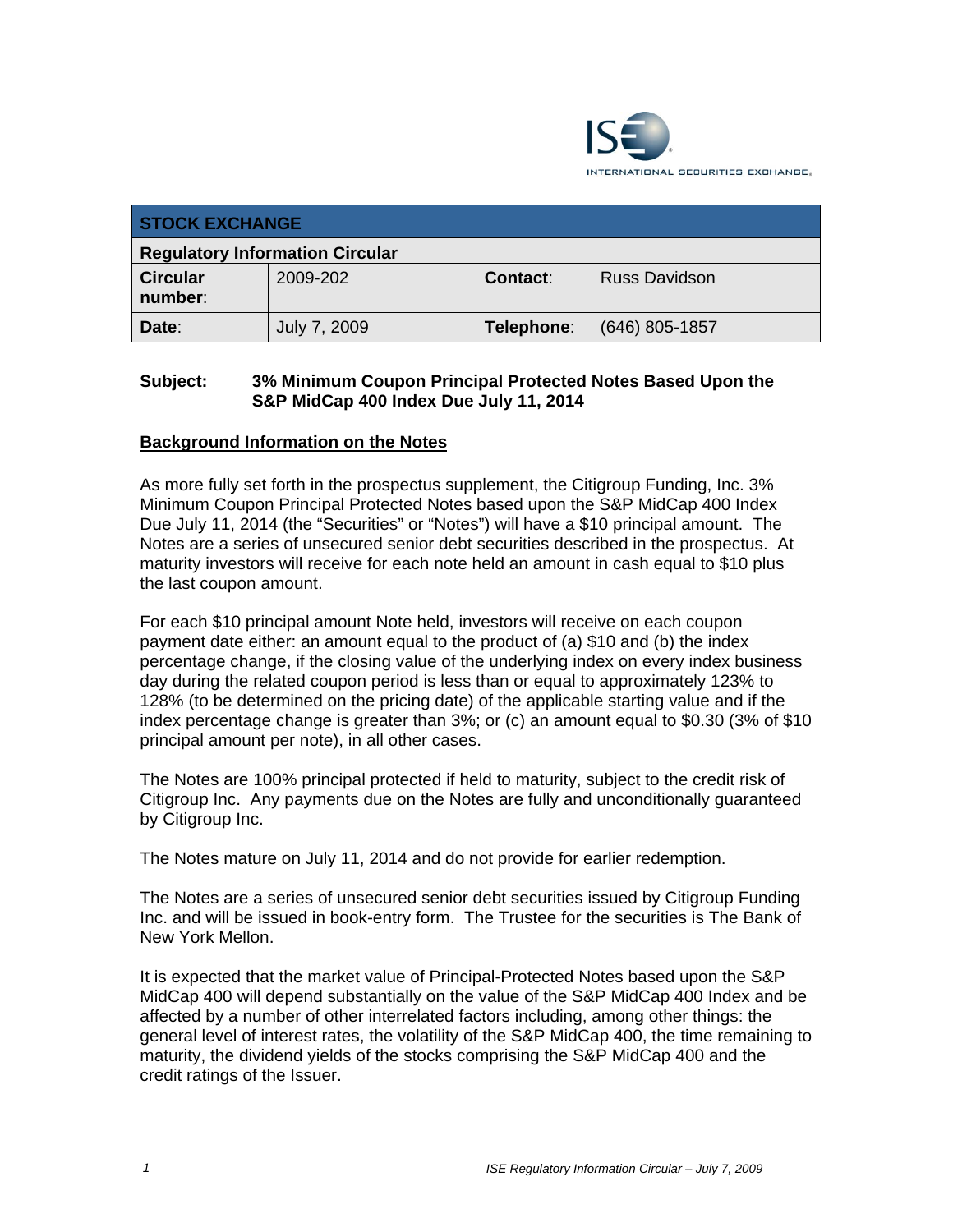For additional information regarding the Notes, including the applicable risk factors, please consult the Prospectus Supplement, filed with the Securities and Exchange Commission by Citigroup Funding Inc.

## **Exchange Rules Applicable to Trading in the Notes**

The Notes are considered equity securities, thus rendering trading in the Notes subject to the Exchange's existing rules governing the trading of equity securities.

# **Trading Hours**

Trading in the Notes on ISE is on a UTP basis and is subject to ISE equity trading rules. The Notes will trade from 8:00 a.m. until 8:00 p.m. Eastern Time. Equity Electronic Access Members ("Equity EAMs") trading the Notes during the Extended Market Sessions are exposed to the risk of the lack of the calculation or dissemination of underlying index value or intraday indicative value ("IIV"). For certain derivative securities products, an updated underlying index value or IIV may not be calculated or publicly disseminated in the Extended Market hours. Since the underlying index value and IIV are not calculated or widely disseminated during Extended Market hours, an investor who is unable to calculate implied values for certain derivative securities products during Extended Market hours may be at a disadvantage to market professionals.

# **Trading Halts**

ISE will halt trading in the Shares of a Trust in accordance with ISE Rule 2101(a)(2)(iii). The grounds for a halt under this Rule include a halt by the primary market because it stops trading the Shares and/or a halt because dissemination of the IIV or applicable currency spot price has ceased, or a halt for other regulatory reasons. In addition, ISE will stop trading the Shares of a Trust if the primary market de-lists the Shares.

### **Delivery of a Prospectus**

Pursuant to federal securities laws, investors purchasing Shares must receive a prospectus prior to or concurrently with the confirmation of a transaction. Investors purchasing Shares directly from the Fund (by delivery of the Deposit Amount) must also receive a prospectus.

Prospectuses may be obtained through the Distributor or on the Fund's website. The Prospectus does not contain all of the information set forth in the registration statement (including the exhibits to the registration statement), parts of which have been omitted in accordance with the rules and regulations of the SEC. For further information about the Fund, please refer to the Trust's registration statement.

**This Regulatory Information Circular is not a statutory Prospectus. Equity EAMs should consult the Trust's Registration Statement, SAI, Prospectus and the Fund's website for relevant information.**